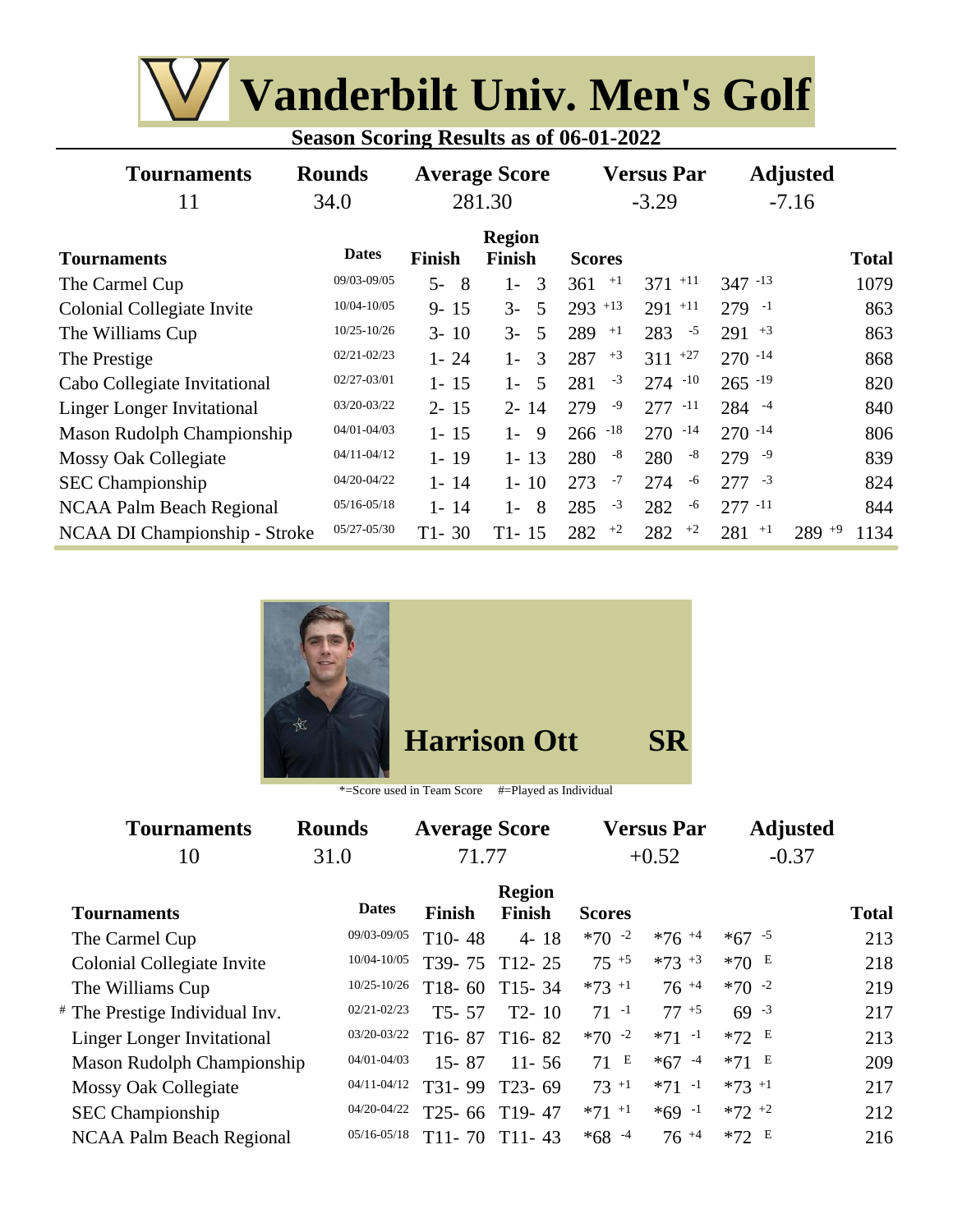

| Tournaments                             | <b>Rounds</b>   | <b>Average Score</b> |                                | <b>Versus Par</b>   |                     | <b>Adjusted</b> |              |
|-----------------------------------------|-----------------|----------------------|--------------------------------|---------------------|---------------------|-----------------|--------------|
| 5                                       | 15.0            | 71.80                |                                | $+0.40$             |                     | $+0.23$         |              |
| <b>Tournaments</b>                      | <b>Dates</b>    | <b>Finish</b>        | <b>Region</b><br><b>Finish</b> | <b>Scores</b>       |                     |                 | <b>Total</b> |
|                                         |                 |                      |                                |                     |                     |                 |              |
| The Carmel Cup                          | 09/03-09/05     | T6-48                | $T2 - 18$                      | $*69 - 3$           | $*73$ +1            | $*70 -2$        | 212          |
| Colonial Collegiate Invite              | 10/04-10/05     | T34-75               | $T10-25$                       | $*73$ <sup>+3</sup> | $*71$ <sup>+1</sup> | $73^{+3}$       | 217          |
| The Williams Cup                        | $10/25 - 10/26$ | T23-<br>60           | $18 - 34$                      | $*72 E$             | $*73 + 1$           | $*75$ $*3$      | 220          |
| # Tiger Inv. by Jason Dufner            | 03/06-03/07     | T7-86                | $T7 - 59$                      | $70 - 2$            | $73 + 1$            | $71 - 1$        | 214          |
| <sup>#</sup> Mason Rudolph Championship | $04/01 - 04/03$ | T34-<br>87           | $T26 - 56$                     | $69 - 2$            | $72 + 1$            | $73^{+2}$       | 214          |



## **Reid Davenport SR**

| <b>Tournaments</b>                | <b>Rounds</b>   |                   |    | <b>Average Score</b>           |               | <b>Versus Par</b> |           | <b>Adjusted</b> |              |
|-----------------------------------|-----------------|-------------------|----|--------------------------------|---------------|-------------------|-----------|-----------------|--------------|
| 10                                | 70.71<br>31.0   |                   |    | $-0.35$                        |               | $-1.48$           |           |                 |              |
| <b>Tournaments</b>                | <b>Dates</b>    | Finish            |    | <b>Region</b><br><b>Finish</b> | <b>Scores</b> |                   |           |                 | <b>Total</b> |
| Colonial Collegiate Invite        | 10/04-10/05     | T <sub>46</sub> - | 75 | $T15 - 25$                     | $*74 + 4$     | $76^{+6}$         | $*70E$    |                 | 220          |
| The Williams Cup                  | $10/25 - 10/26$ | T8-               | 60 | T7-34                          | $*74$ +2      | $*66 - 6$         | $*75 + 3$ |                 | 215          |
| The Prestige                      | $02/21 - 02/23$ | $3 - 117$         |    | $1 - 15$                       | $*69 - 2$     | $*79 + 8$         | $*66 - 5$ |                 | 214          |
| Cabo Collegiate Invitational      | 02/27-03/01     | T38-              | 78 | $16 - 26$                      | $*75$ +4      | $*70 -1$          | $*67 - 4$ |                 | 212          |
| <b>Linger Longer Invitational</b> | 03/20-03/22     | T9-               | 87 | T9-82                          | $*70 -2$      | 72 E              | $*69 - 3$ |                 | 211          |
| Mason Rudolph Championship        | $04/01 - 04/03$ | $2 -$             | 87 | $2 - 56$                       | $*68 - 3$     | $*66 - 5$         | $*66 - 5$ |                 | 200          |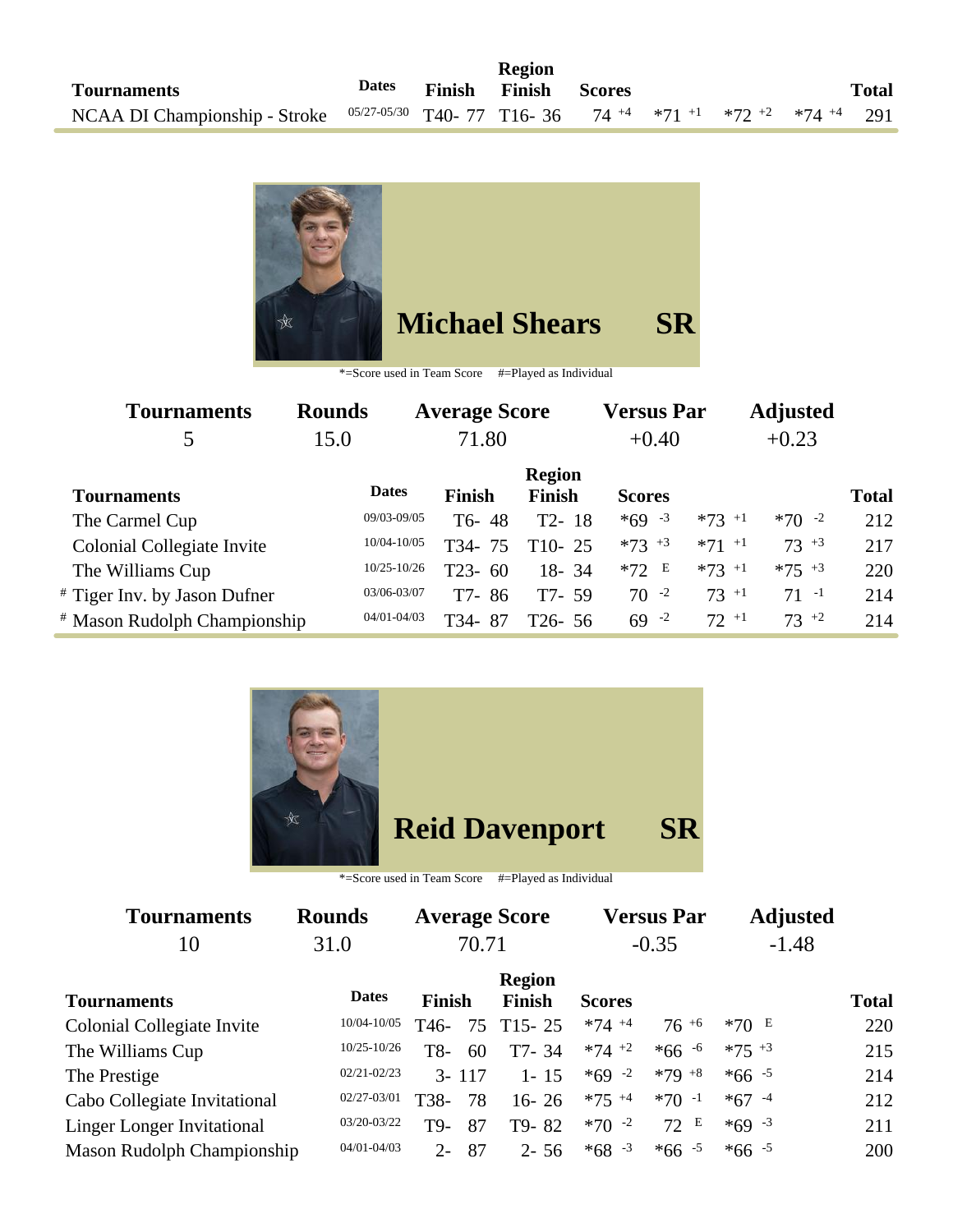|                               |                 |                   |    | <b>Region</b>          |               |          |           |          |              |
|-------------------------------|-----------------|-------------------|----|------------------------|---------------|----------|-----------|----------|--------------|
| <b>Tournaments</b>            | <b>Dates</b>    | <b>Finish</b>     |    | <b>Finish</b>          | <b>Scores</b> |          |           |          | <b>Total</b> |
| Mossy Oak Collegiate          | $04/11 - 04/12$ | $\mathcal{Z}_{-}$ | 99 | $3 - 69$               | $*69 - 3$     | $*72$ E  | $*67 - 5$ |          | 208          |
| <b>SEC Championship</b>       | 04/20-04/22     | $T11-$            |    | 66 T10-47              | $*67 - 3$     | $*69 -1$ | $*72 + 2$ |          | 208          |
| NCAA Palm Beach Regional      | $05/16 - 05/18$ | $T2$ -            | 70 | $T2 - 43$              | $*72$ E       | $*72$ E  | $*67 - 5$ |          | 211          |
| NCAA DI Championship - Stroke | 05/27-05/30     | T47-              |    | 77 T <sub>20</sub> -36 | $*72$ $*2$    | $77+7$   | $*73 + 3$ | $*71$ +1 | 293          |

| <b>Tournaments</b>              | <b>Rounds</b>   | <b>Average Score</b> |                                |               | <b>Versus Par</b> |           | <b>Adjusted</b> |
|---------------------------------|-----------------|----------------------|--------------------------------|---------------|-------------------|-----------|-----------------|
| 10                              | 31.0            | 72.61                |                                |               | $+1.35$           |           | $+0.49$         |
| <b>Tournaments</b>              | <b>Dates</b>    | <b>Finish</b>        | <b>Region</b><br><b>Finish</b> | <b>Scores</b> |                   |           | <b>Total</b>    |
| The Carmel Cup                  | 09/03-09/05     | $45 - 48$            | $17 - 18$                      | $*75$ +3      | $*77 + 5$         | $77^{+5}$ | 229             |
| Colonial Collegiate Invite      | 10/04-10/05     | T <sub>28</sub> -75  | $T6 - 25$                      | $*74 + 4$     | $*74 + 4$         | $*68 - 2$ | 216             |
| # The Williams Cup              | $10/25 - 10/26$ | $T18-60$             | $T15 - 34$                     | $71 - 1$      | $77^{+5}$         | $71 - 1$  | 219             |
| # Tiger Inv. by Jason Dufner    | 03/06-03/07     |                      | T56-86 T41-59                  | $74 +2$       | $74 +2$           | $75 + 3$  | 223             |
| # Linger Longer Invitational    | 03/20-03/22     | T34-87               | T34-82                         | $73 + 1$      | $67 - 5$          | $80^{+8}$ | 220             |
| Mason Rudolph Championship      | 04/01-04/03     | T34-87               | $T26 - 56$                     | $*68 - 3$     | $75^{+4}$         | $*71$ E   | 214             |
| Mossy Oak Collegiate            | $04/11 - 04/12$ | T <sub>23</sub> -99  | $T16-69$                       | $*69 - 3$     | $*73$ +1          | $74 +2$   | 216             |
| <b>SEC</b> Championship         | 04/20-04/22     |                      | T18-66 T15-47                  | $74+4$        | $*67 - 3$         | $*69 -1$  | 210             |
| <b>NCAA Palm Beach Regional</b> | $05/16 - 05/18$ | $T19-70$             | $T16-43$                       | $78^{+6}$     | $*69 - 3$         | $*72$ E   | 219             |
| NCAA DI Championship - Stroke   | 05/27-05/30     | $T11 - 77$           | T <sub>4</sub> -36             | *70 $E$       | $*76 + 6$         | $*68 - 2$ | $*71$ +1<br>285 |



| <b>Tournaments</b>                      | <b>Rounds</b>   | <b>Average Score</b>     |                      | <b>Versus Par</b> |           | <b>Adjusted</b> |              |
|-----------------------------------------|-----------------|--------------------------|----------------------|-------------------|-----------|-----------------|--------------|
|                                         | 12.0            | 72.58                    |                      | $+1.33$           |           | $+1.15$         |              |
|                                         | <b>Dates</b>    |                          | <b>Region</b>        |                   |           |                 |              |
| <b>Tournaments</b>                      |                 | <b>Finish</b>            | <b>Finish</b>        | <b>Scores</b>     |           |                 | <b>Total</b> |
| The Carmel Cup                          | 09/03-09/05     | 48<br>T34-               | $11 - 18$            | $*74$ +2          | $*75$ +3  | $*71 -1$        | 220          |
| The Prestige                            | $02/21 - 02/23$ | T <sub>28</sub> -<br>117 | $T6-15$              | $*73$ +2          | $*79 + 8$ | $*71$ E         | 223          |
| Cabo Collegiate Invitational            | $02/27 - 03/01$ | T <sub>62</sub> -<br>78  | T <sub>22</sub> - 26 | $76^{+5}$         | $*71 E$   | $73 + 2$        | 220          |
| <sup>#</sup> Mason Rudolph Championship | 04/01-04/03     | $T12-$<br>87             | $10 - 56$            | $69 - 2$          | $70 - 1$  | $69 - 2$        | 208          |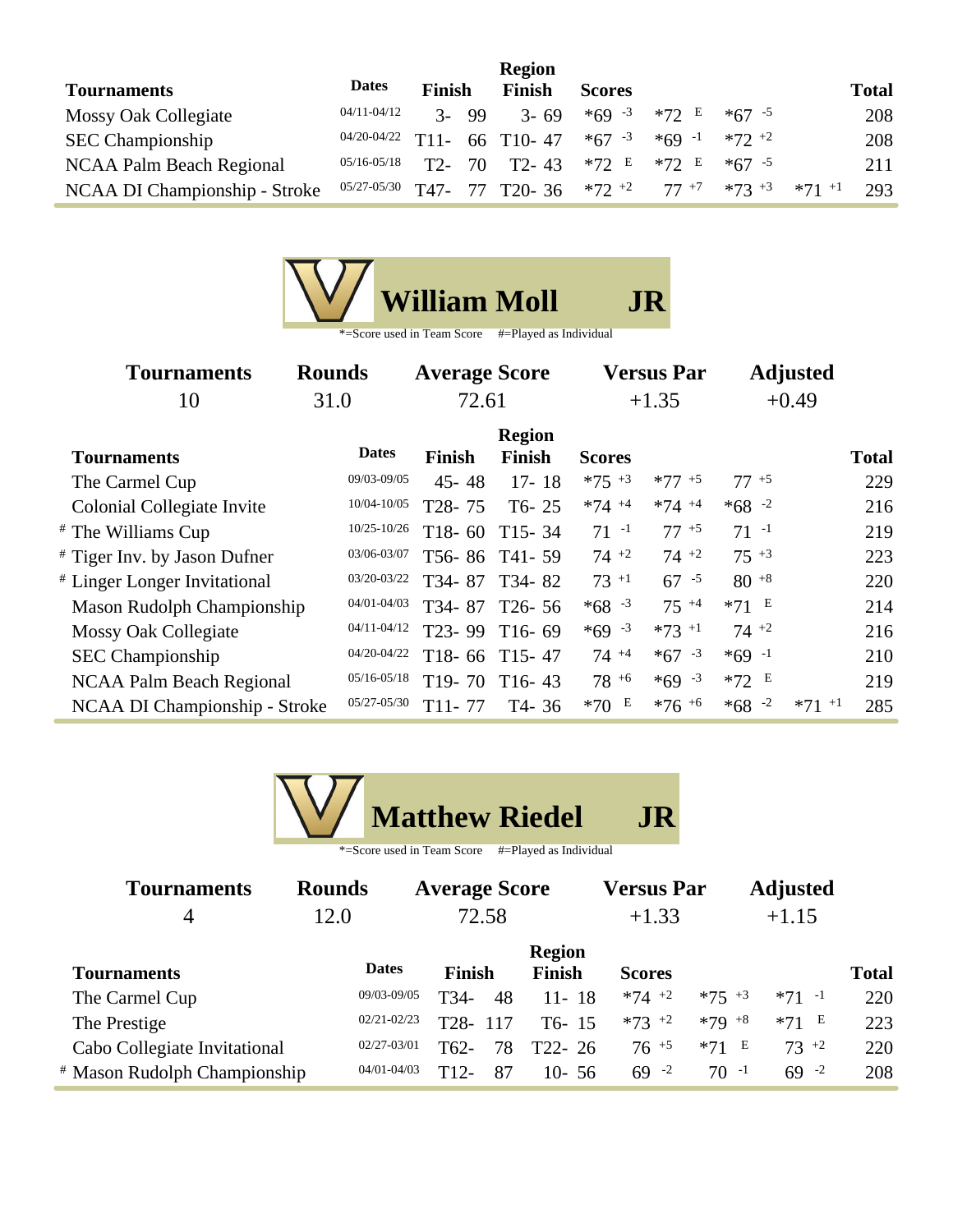| <b>Cole Sherwood</b> |  |
|----------------------|--|
|----------------------|--|

| <b>Tournaments</b>                | <b>Rounds</b>   |               |    | <b>Average Score</b>    |               | <b>Versus Par</b>   | <b>Adjusted</b>     |           |              |
|-----------------------------------|-----------------|---------------|----|-------------------------|---------------|---------------------|---------------------|-----------|--------------|
| 10                                | 31.0            | 70.26         |    |                         | $-1.00$       |                     | $-1.92$             |           |              |
| <b>Tournaments</b>                | <b>Dates</b>    | <b>Finish</b> |    | <b>Region</b><br>Finish | <b>Scores</b> |                     |                     |           | <b>Total</b> |
| The Carmel Cup                    | 09/03-09/05     | $41 -$        | 48 | $15 - 18$               | $77^{+5}$     | $*77 + 5$           | $*70 -2$            |           | 224          |
| The Williams Cup                  | 10/25-10/26     | $T18-$        | 60 | $T15 - 34$              | $*74$ +2      | $*73$ <sup>+1</sup> | E<br>$*72$          |           | 219          |
| The Prestige                      | $02/21 - 02/23$ | $4 - 117$     |    | $2 - 15$                | $*72 +1$      | $*75 + 4$           | $*68 - 3$           |           | 215          |
| Cabo Collegiate Invitational      | 02/27-03/01     | $1 -$         | 78 | $1 - 26$                | $*70 -1$      | $*65 - 6$           | $*61 - 10$          |           | 196          |
| <b>Linger Longer Invitational</b> | 03/20-03/22     | T4-           | 87 | T4-82                   | $*68 - 4$     | $*68 - 4$           | $*73$ <sup>+1</sup> |           | 209          |
| Mason Rudolph Championship        | 04/01-04/03     | $1-$          | 87 | $1 - 56$                | $*63 - 8$     | $*67 - 4$           | $*66 - 5$           |           | 196          |
| <b>Mossy Oak Collegiate</b>       | $04/11 - 04/12$ | $T12-$        | 99 | T8-69                   | $*72 E$       | $*73 + 1$           | $*69 - 3$           |           | 214          |
| <b>SEC</b> Championship           | 04/20-04/22     | $T3-$         | 66 | T <sub>3</sub> -47      | $*68 - 2$     | $71^{-1}$           | $*67 - 3$           |           | 206          |
| NCAA Palm Beach Regional          | $05/16 - 05/18$ | T8-           | 70 | T8-43                   | $*71 -1$      | $*69 - 3$           | $74 +2$             |           | 214          |
| NCAA DI Championship - Stroke     | 05/27-05/30     | T11-          | 77 | T4-36                   | E<br>$*70$    | $*67 - 3$           | $75^{+5}$           | $*73 + 3$ | 285          |



| <b>Tournaments</b>                   | <b>Rounds</b>   | <b>Average Score</b> |     |           |                     | <b>Versus Par</b> |      | <b>Adjusted</b> |           |              |
|--------------------------------------|-----------------|----------------------|-----|-----------|---------------------|-------------------|------|-----------------|-----------|--------------|
| 11                                   | 34.0            | 70.03                |     |           | $-1.12$             |                   |      | $-2.09$         |           |              |
|                                      |                 | <b>Region</b>        |     |           |                     |                   |      |                 |           |              |
| <b>Tournaments</b>                   | <b>Dates</b>    | Finish               |     | Finish    | <b>Scores</b>       |                   |      |                 |           | <b>Total</b> |
| The Carmel Cup                       | 09/03-09/05     | T6-                  | 48  | $T2 - 18$ | $*73$ <sup>+1</sup> | $*70$             | $-2$ | $*69 - 3$       |           | 212          |
| Colonial Collegiate Invite           | 10/04-10/05     | T <sub>28</sub> -    | 75  | $T6 - 25$ | $*72 + 2$           | $*73$             | $+3$ | $*71$ +1        |           | 216          |
| The Williams Cup                     | $10/25 - 10/26$ | T8-                  | 60  | $T7 - 34$ | $*70 -2$            | $*71$             | $-1$ | $*74 +2$        |           | 215          |
| The Prestige                         | $02/21 - 02/23$ | T16-117              |     | $3 - 15$  | $*73 + 2$           | $83$ +12          |      | $*65 - 6$       |           | 221          |
| Cabo Collegiate Invitational         | 02/27-03/01     | T7-                  | 78  | $T3 - 26$ | $*66 - 5$           | $*68$             | $-3$ | $*69 -2$        |           | 203          |
| <b>Linger Longer Invitational</b>    | 03/20-03/22     | T4-                  | 87  | T4-82     | 72 E                | $*67$             | $-5$ | $*70 -2$        |           | 209          |
| <b>Mason Rudolph Championship</b>    | 04/01-04/03     | $5-$                 | 87  | $5 - 56$  | $*67 - 4$           | $*70$             | $-1$ | $*67 - 4$       |           | 204          |
| <b>Mossy Oak Collegiate</b>          | $04/11 - 04/12$ | $1-$                 | -99 | $1 - 69$  | $*70 -2$            | $*64$             | $-8$ | $*70 -2$        |           | 204          |
| <b>SEC Championship</b>              | 04/20-04/22     | $2 -$                | 66  | $2 - 47$  | $*67 - 3$           | $*69 -1$          |      | $*69 -1$        |           | 205          |
| <b>NCAA Palm Beach Regional</b>      | $05/16 - 05/18$ | T4-                  | 70  | T4-43     | $*74 +2$            | $*72$             | E    | $*66 - 6$       |           | 212          |
| <b>NCAA DI Championship - Stroke</b> | 05/27-05/30     | T1-                  | 77  | $T1 - 36$ | E<br>$*70$          | $*68$             | $-2$ | $*68 - 2$       | $*74 + 4$ | 280          |
|                                      |                 |                      |     |           |                     |                   |      |                 |           |              |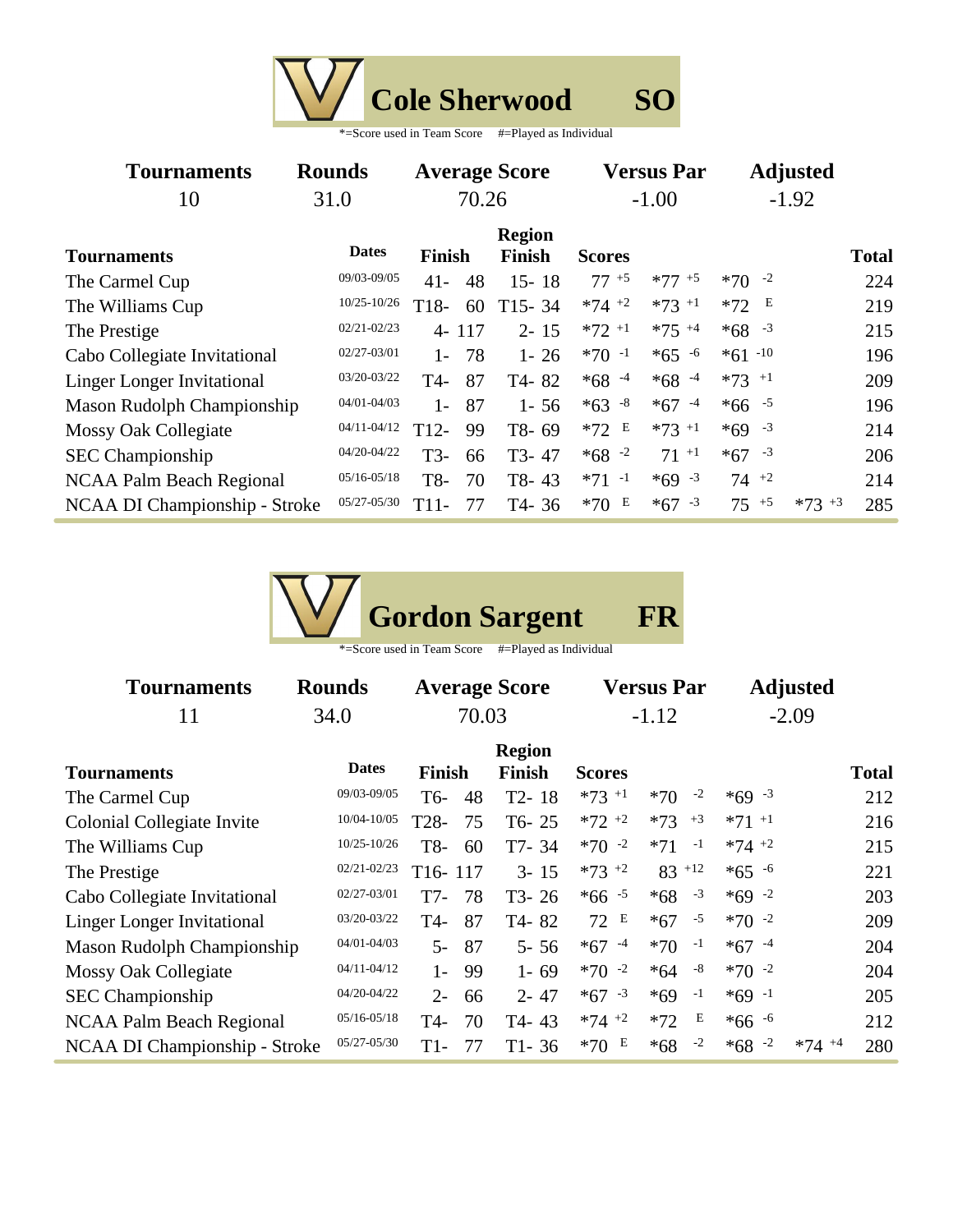

| *=Score used in Team Score | #=Played as Individual |
|----------------------------|------------------------|
|----------------------------|------------------------|

| <b>Tournaments</b>                      | <b>Rounds</b>   | <b>Average Score</b>    |               | <b>Versus Par</b> |           | <b>Adjusted</b> |              |  |
|-----------------------------------------|-----------------|-------------------------|---------------|-------------------|-----------|-----------------|--------------|--|
| 4                                       | 12.0            | 72.58                   |               |                   |           | $+0.85$         |              |  |
|                                         |                 |                         | <b>Region</b> |                   |           |                 |              |  |
| <b>Tournaments</b>                      | <b>Dates</b>    | <b>Finish</b>           | <b>Finish</b> | <b>Scores</b>     |           |                 | <b>Total</b> |  |
| The Prestige                            | $02/21 - 02/23$ | T77-<br>117             | $10 - 15$     | $77+6$            | $*78$ +7  | $75^{+4}$       | 230          |  |
| Cabo Collegiate Invitational            | $02/27 - 03/01$ | T42-<br>78              | $T17-26$      | $*70 -1$          | $75^{+4}$ | $*68 - 3$       | 213          |  |
| <b>Linger Longer Invitational</b>       | $03/20 - 03/22$ | T22<br>87               | T22-82        | $*71 -1$          | $*71 -1$  | $*73 + 1$       | 215          |  |
| <sup>#</sup> Mason Rudolph Championship | $04/01 - 04/03$ | T <sub>28</sub> -<br>87 | $T20-56$      | 71 E              | $68 - 3$  | $74 + 3$        | 213          |  |